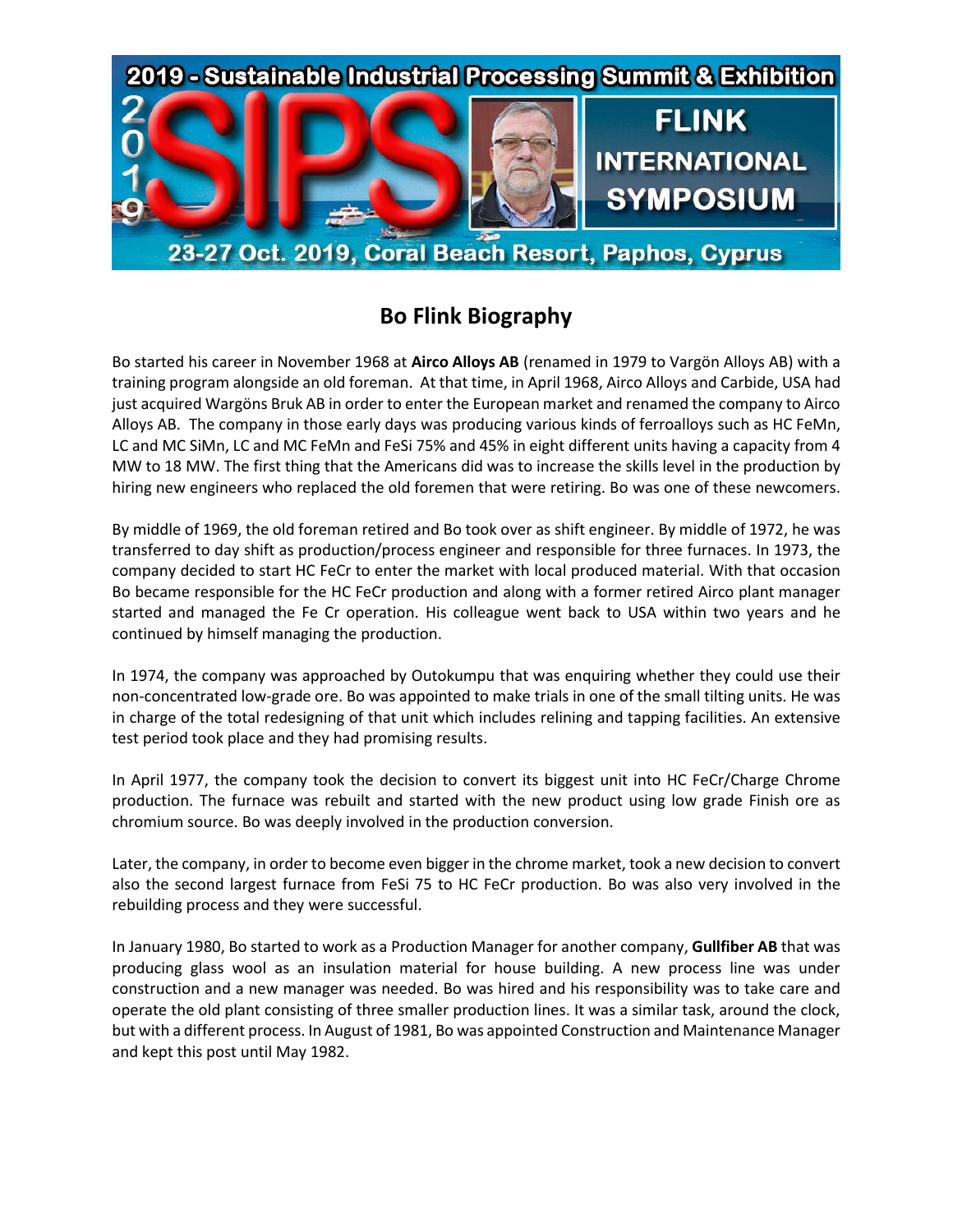In June 1982, he was hired by **SKF Steel Engineering AB** as Project Manager of Ferroalloys project. At that time SKF Steel AB had formed in Hofors Sweden, a company called SKF Steel Engineering AB around a newly developed technology named "The Plasma Process". The process used the newly developed plasma generators that produced the energy for the metallurgical processes. Since the process was aimed to be used for various applications, different departments were formed to take care of the potential applications. Bo was hired to manage the ferroalloy projects, a position he kept until December 1983. When SKF Steel Engineering signed in late 1983, a contract to build a HC FeCr plant using the Plasma Chrome technology, Bo was deeply involved in the project design and in the process implementation as Process Manager of Swede Chrome Project, a position he kelt until September 1985. In October 1985, Bo was asked to come back to **Vargön Alloys AB**, the company where he started his career. The Technical/Process Manager was to retire in 1986 and they offered him the position.

In June 1986, he was appointed plant manager and kept this position for 20 years. He was responsible for the entire plant from raw material planning to finished goods in stock for delivery. In this period among many of Bo's activities, the following stood out:

- In September 1987, the company created an MBO where Bo became 25% owner. Before the MBO the company acted as a conversion unit and the raw materials were delivered to be converted at the plant. After the creation of the MBO, Bo became deeply involved in the procurement of all raw materials for the production. In the beginning it was a hectic task for him with a lot of business travels to all potential suppliers.
- In the late 1980s, Bo presented a paper entitled "Heat Recovery from SAF at Vargön Alloys" at an energy symposium held at a University in Sweden describing the successes in this domain. Vargön Alloys had started heat recovery from SAF as early as 1957. Back in those days not many people were were looking into the opportunity to recover secondary energy from thermal processes to be used for heating purposes like district heating or for the paper and pulp industry as in the case of Vargön.
- Bo was responsible for the new processes using low grade ores. As there was a lot of ore fines generated during mining especially from friable ores, his first task when he went back to Vargön was to design and erect a briquetting plant. Numerous tests were performed before it was decided what kind of binder to be used. Many tests were done in South Africa using lime-molasses and cementmolasses. However, the problem was that these binders added too much CaO into the process. It was decided to use water glass even though it added a lot of alkali in the process that could potentially damage the lining in the furnaces. However, no effect on the lining was noticed and it became a normal practice to use up to 40% of briquettes in the ore charge. Another problem experienced was due to the abrasive nature of chromium ore, a severe wear on the equipment was noticed that turned out to be costly for the production. As a fairly high amount of CaO was coming from the Portland cement, a better binder was found after research in the market. This was the slag cement from milled blast furnace slag with roughly half the amount of CaO. The facility is still being run with a mixture of Portland cement and milled blast furnace slag.
- Bo managed a new agglomeration project that started for another process. In the market, a process was found producing pavement stones using Portland cement as a binder. They made tests in a pavement bricks unit in a contractor company and achieved good results even though the CaO content was on the high side. A new bricks plant was erected with a capacity of about 60,000 tons per year which was later extended to a capacity of 100,000 tons/year.